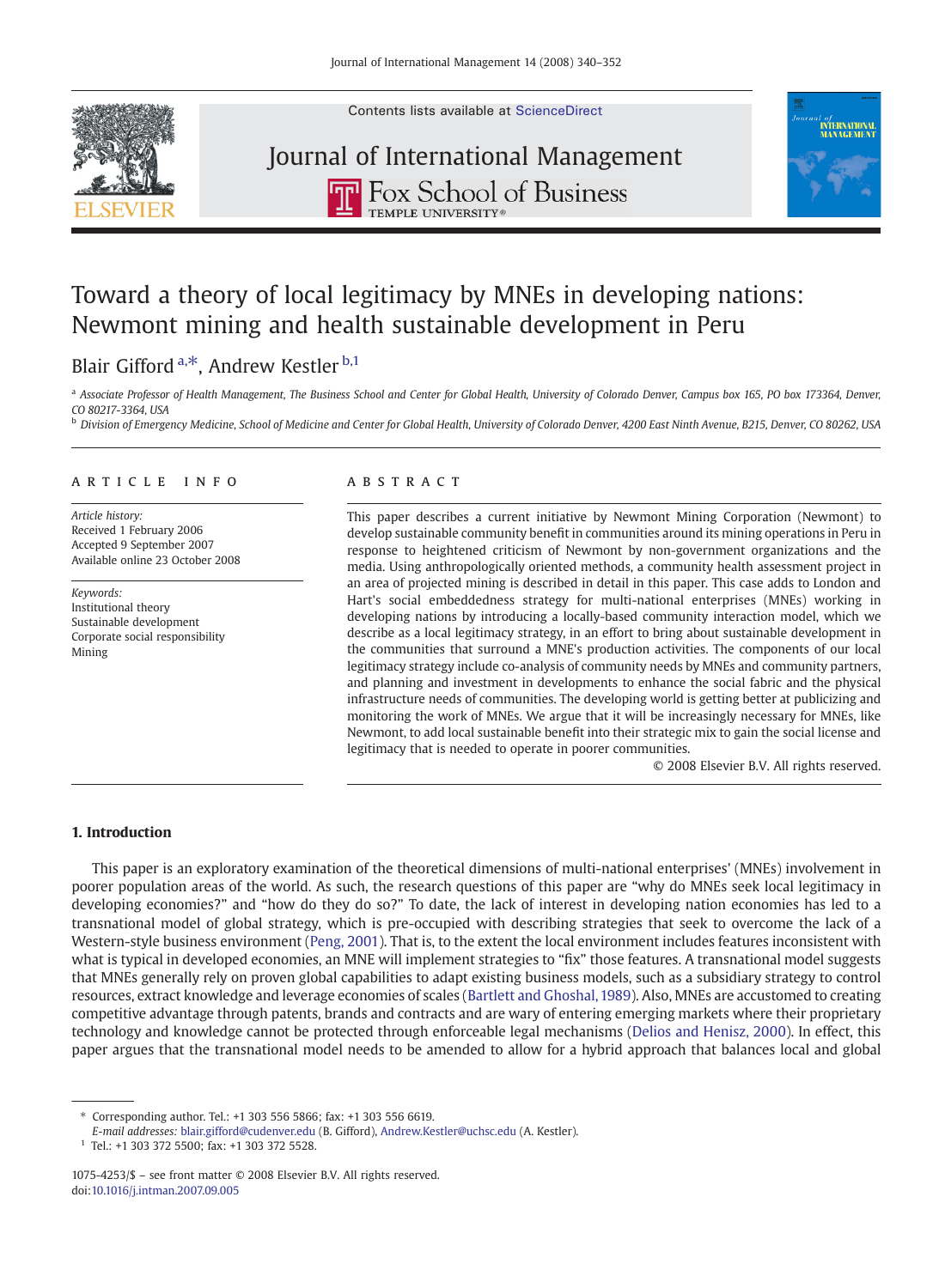strategies by MNEs. Alternatively, a social embeddedness strategy model for MNEs in developing nations has been introduced ([London and Hart, 2004](#page-12-0)). Social embeddedness is defined by London and Hart as the ability of MNEs to create competitive advantage based on a deep understanding of and integration with the local environment. This capability involves the ability to create a web of trusted partnerships with a diversity of organizations and institutions, generate bottom-up development and understand, leverage and build on the existing social infrastructure.

What the case of Newmont in Peru adds to the social embeddedness construct is the extent to which MNEs are reaching out to gain legitimacy in the local communities in which they are working. London and Hart's social embeddedness construct describes, to a greater extent, why MNEs should to take a bottom-up local partnership approach to move their products in emerging economies. The Newmont case, however, isn't about moving product into new markets [\(Prahalad and Hammond, 2002](#page-12-0)). This case is about providing sustainable benefit to poor local communities in exchange for the minerals that Newmont is extracting out of the ground for trade on global markets.

This is a remarkable development. As described in detail in this paper, community protests and pressure from NGOs have compelled Newmont to finally consider the welfare of the community. Beyond just providing jobs, Newmont must now convince the community that it can and will provide benefits that offset the environment and social externalities of mining. Newmont has begun to enter the realms of health services development in the communities surrounding its mining sites. To assist this effort, Newmont engaged an independent team of health experts and social scientists from the University of Colorado to visit communities around Newmont's mining sites in Peru and make recommendations as to what actions Newmont could take to improve health conditions in those communities.

Newmont's foray into the development of the health sector is not the only example of extractive resource MNEs attempts to improve health conditions. Anglo-Gold and other mining companies in South Africa have funded and provided anti-retroviral therapy for their workers with HIV. In Mozambique, BHB-Billiton began treating its employees for malaria, but soon realized that public health efforts, in coordination with local government, were necessary to effectively address the disease in its workforce. In Papua New Guinea, Freeport–McMoran launched community-wide treatment for lymphatic filariasis to decrease the impact of this debilitating disease on its workforce ([Gifford et al., 2007\)](#page-12-0). The Newmont case in Peru, however, is unique in that the organization did not enter the health arena as a response to employee productivity losses. Instead, Newmont discovered that social license and legitimacy were becoming necessary inputs to its mining operations. The defensive strategies of environmental and social impact assessments alone, and ensuing mitigation efforts, were failing. Addressing health in a health-service shortage area, alternatively, represented an attempt at a proactive investment by Newmont to secure long-term legitimacy in the community.

As Newmont has learned, and non-government development organizations have long known, any social investment requires in-depth knowledge of the community, extending far beyond the demographics of the employable workforce. This realization is the basis for this paper's presentation of a community health assessment case study. We suggest that such assessments will increasingly become the norm as extractive resource MNEs encounter organized community resistance to the development and operation of mining sites in the developing world. More broadly, we argue that the case of Newmont in Peru is an example of a changing equation where mutual benefit will be a new goal and standard for MNEs in developing nations.

Because this case study attempts to address complex phenomena and thus requires a rich, holistic understanding of conditions, our approach is primarily qualitative and includes extensive contact with participants throughout communities and at multiple organizational levels. Also, our data gathering includes extensive use of archival and supplementary data sources. In presenting this study, we first outline the unique challenges for Newmont associated with its mining work within poorer population areas of the world. We then review the international business approach. Unlike similar institutional theory-based research, this paper suggests that Newmont's attempt to gain local legitimacy at its mining sites is expected to be a key element for its success in the global marketplace. The paper concludes with a discussion of the analysis results, limitations of this research, and possible new research directions.

#### 1.1. Responding to NGOs' scrutiny

The fact that the developed world comprises 20% of the world's population, yet uses 80% of the world's resources, shows that the world is not flat yet, to use an expression of a popular recent book on globalization ([Friedman, 2005\)](#page-12-0). For example, it is estimated that almost 60% of the world's six billion people live on less than \$2 (US) dollars a day ([World Bank, 2001](#page-12-0)). To a great extent, these poorer populations have not seen the benefits of the globalization of markets. Yet, the areas where poorer populations live in the world have and continue to serve as a very important component in the development of globalization because they often provide the raw materials and labor for extractive industries like oil and mining that drive the globalization process.

In the past, the poor of the world have had little voice, and much of the developed world has had little understanding or appreciation for the plight of the poor. However, with the advent of the internet and the globalization of mass media [\(Smith, 2007](#page-12-0)), as well as the proliferance of goodwill-oriented organizations such as NGOs (e.g., CARE), foundations (e.g., Bill & Melinda Gates Foundation), service clubs (e.g., Rotary International) and government aid workers and individuals, the tables have turned. The developing world is now able to monitor and publicize the work of MNEs, and it will be increasingly necessary for MNEs to add local sustainable benefit into their strategic mix to gain the social license and legitimacy that is needed to work in poorer communities.

Newmont, and other gold mining firms, are key actors in globalization with their international operations and the sale of their products on worldwide commodity markets. Yet, these firms have come under heightened public criticism in recent years. The communities around mining operations not only tend to be poor and vulnerable, but also often lack government protection, and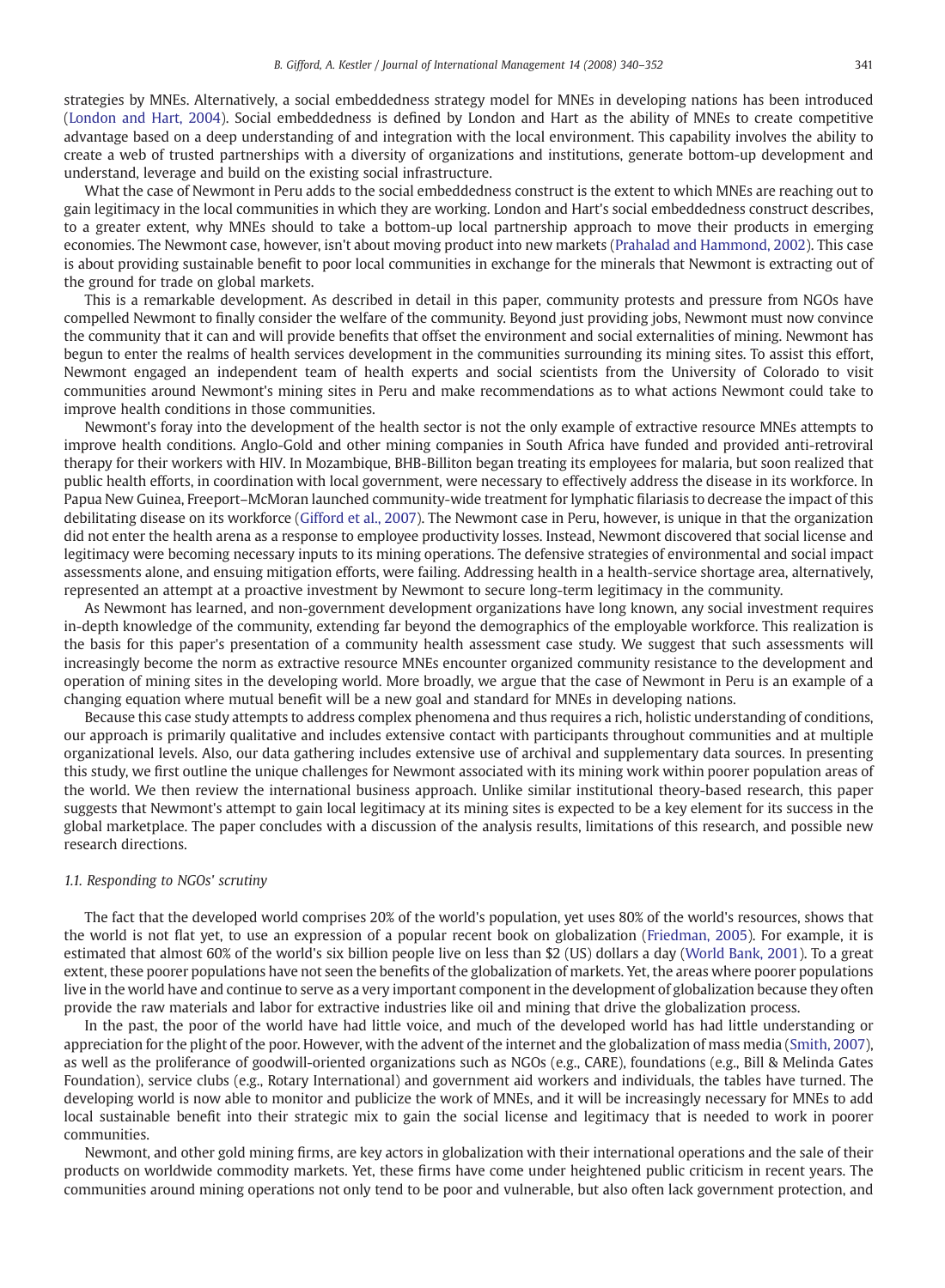the environmental and economic changes wrought by MNEs eventually affect health and society in areas of operation. Accordingly, questions have been raised concerning MNEs' social and environmental performance in emerging economies ([Meyer, 2004](#page-12-0)).

Some argue that MNEs have a human rights obligation to affected communities, which extends to health, education, and the environment [\(Sullivan and Frankental, 2002\)](#page-12-0). For example, the health, social, and environmental impacts of mining MNEs cannot be considered in isolation from one another or from an MNE's overall corporate strategy ([Caplan and Silva, 2005\)](#page-12-0). Social critics argue that MNEs often elude public policy controls. In seeking to reduce costs, MNEs may play employees and countries against one another, creating downward pressure on wages and social standards on a worldwide basis [\(Dowell et al., 2000\)](#page-12-0). Also, developing nations typically have less sophisticated market-supporting institutions and legal and regulatory capabilities. Inefficiency and corruption often prevent governments from effectively managing the external costs of industry and the resulting costs to society [\(Warner and Sullivan, 2004](#page-12-0)).

MNEs can play a pivotal role in linking rich and poor economies and in transmitting capital, knowledge, ideas and value systems across borders. Foreign direct investment (FDI) by MNEs has motivated many governments to offer attractive incentive packages to entice these corporations to their countries. The rationale is that the social benefits of inward FDI would exceed the social costs to a nation (e.g., pollution) of FDI [\(Blomstrom and Kokko, 2003](#page-11-0)). For example, a number of subfields have developed among management researchers regarding corporate citizenship [\(Waddock, 2004\)](#page-12-0), business sustainability ([Holliday et al., 2002\)](#page-12-0) and corporate strategies in developing nations [\(Prahalad and, Hart, 2002\)](#page-12-0). Also, MNEs are increasingly being expected to consider the societal and environmental impact of their activities and to develop a more inclusive capitalism model ([Hart and Christensen,](#page-12-0) [2002; Margolis and Walsh, 2003; Soros, 2002\)](#page-12-0). [Bansal \(2005\)](#page-11-0) found that government, media and public opinion play substantial roles in encouraging corporate led sustainable development. Further, many MNEs working in developing nations partner with NGOs and non-traditional stakeholders, such as local tribes, to develop social responsibility strategies [\(Rondinelli and London,](#page-12-0) [2003\)](#page-12-0). An integrated local approach to economic development and poverty alleviation is especially important in low-income markets where economic, social and environmental considerations are closely intertwined ([Chambers, 1997; Sen, 1999; World](#page-12-0) [Bank, 2001\)](#page-12-0).

#### 2. Theory: MNEs and institutional change in developing nations

A good understanding of the role of MNEs in developing nations is a precondition for considering their institutional legitimacy. For example, should MNEs feel obliged to create positive, or at least non-negative, spillovers to the local economy? Research is beginning to suggest such. For example, [Dowell et al. \(2000\)](#page-12-0) found that developing countries that use lax environmental regulations to attract foreign direct investment may end up attracting poorer quality, and, perhaps, less competitive firms. Also, [Eskeland and Harrison \(1997\)](#page-12-0) found that MNEs are more environmentally responsible than their local competitors, and that a firm may find that moving downward from accustomed higher standards violates established corporate routines and is actually more costly. [Christmann \(1998\)](#page-12-0) argues that adopting a single stringent environmental standard across countries, even when certain nations may have significantly lower environmental standards, is consistent with the pursuit of global competitive strategies by MNEs. By adopting higher environmental standards, it can be argued that firms will develop competitive advantage and create market entrance barriers to firms with lesser financial means, knowledge and capability. To date, research has focused on MNEs and environmental externalities, but the social and health status impacts of rapid industrialization are significant and often negative.

#### 2.1. Global institutional change

Neo-institutional theory emphasizes the influences of the systems surrounding organizations (i.e., the organizational field) that shape social and organizational behavior [\(Scott, 1995](#page-12-0)). Organizations behave in accordance with this socially constructed reality because to do so reduces ambiguity and uncertainty. Over time, these shared understandings, or collective beliefs, become reinforced by organizational initiatives and community responses such as regulation, involving state agencies and professional bodies. Regulatory processes thus both disseminate and reproduce coded prescriptions and social reality. Deviations from such prescriptions cause discomfort and trigger attempts to justify and/or legitimate departures from the social norm.

Institutional processes may, for a time, give an organizational field the appearance of stability. Nevertheless, the appearance of stability is misleading because fields are not static, but evolving as organizations respond to pressures for deinstitutionalization. [Oliver \(1991\)](#page-12-0) argues that firms can change their institutional environments by developing strategic responses instead of adapting passively. Thus, there is a need to not just understand the institutional processes in a firm's environment or, to put it another way, a firm's constrained strategic choices; but also to consider firms' active strategic choices (Oliver, 1991; [Barney, 1991](#page-11-0)). Researchers have described numerous environmental changes which have led to a change in institutional norms, including "jolts" [\(Meyer et al.,](#page-12-0) [1990\)](#page-12-0), social upheaval ([Zucker, 1986](#page-12-0)), technological disruptions, competitive discontinuities [\(Fox-Wolfgramm et al., 1998\)](#page-12-0), or regulatory changes [\(Greenwood et al., 2002](#page-12-0)).

Over the past decade many MNEs have reacted to the increasing scrutiny of NGOs and the media by introducing corporate codes of conduct ([Van Tulder and Kolk, 2001](#page-12-0)) and adopting new non-governmental systems of labor standards and monitoring [\(O'Rourke](#page-12-0) [2003\)](#page-12-0) and environmental protection. Failure to comply with standards to which a firm has committed itself may severely affect the firm's reputation, and thus its sales and its bottom line ([Spar 1998\)](#page-12-0). Not all firms will respond to environmental pressures towards institutional change. However, it can be argued that leading firms in an industry, such as Newmont in the international gold mining industry, are more likely to respond to institutional pressures. [Sherer and Lee \(2002\),](#page-12-0) for example, found that highly prestigious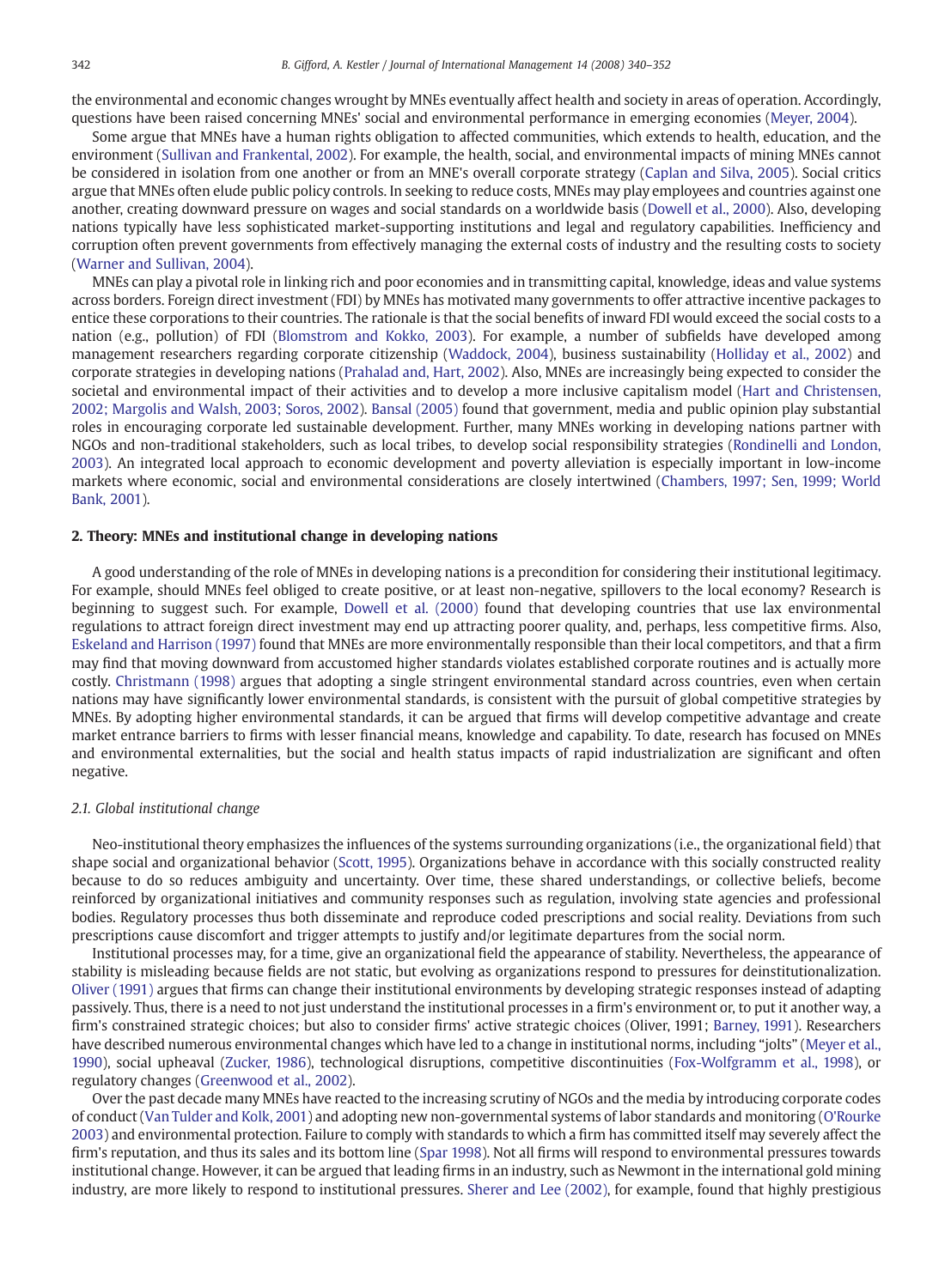law firms often initiate change within their organizational field, and that it is then incumbent on smaller, less prestigious firms to follow this lead.

Newmont Mining, for example, has received heightened scrutiny from NGOs, the media, and others in recent years. As one of the world's top gold producers, Newmont has been cited for a number of environmental problems, including a mercury spill in Peru and pollution from submarine tailings in Indonesia ([Moore, 2006](#page-12-0)). The New York Times ran two front page exposes on the gold mining industry, with a focus on Newmont, and Newmont's alleged buy-off of Peruvian government officials for their mining operations in northern Peru [\(Perlez and Bergman, 2005; Perlez and Johnson, 2005](#page-12-0)). Likewise, the Public Broadcasting System ran a Frontline series in October 2005 that was critical of Newmont's mining activities in Indonesia and Peru. These incidents, regardless of contradictory assertions by Newmont and environmental groups, have resulted in public relation problems for Newmont and the international mining industry generally. As a result, Newmont is in a turnaround situation in an effort to gain social license to work at their mining sites in Peru and Indonesia. Today, Newmont is not just defensively responding but also proactively seeking local social license at newer mining sites, such as their site in west central Ghana.

#### 2.2. Local social embeddedness

The transnational model of global strategy identifies global efficiencies, national responsiveness and worldwide learning as the crucial capabilities for a successful MNE [\(Bartlett and Ghoshal, 1989\)](#page-11-0). This model focuses on MNEs' efforts at developing consumer models. Developing nations, however, should not be viewed as following a homogenous pattern of economic development in which all markets are evolving toward a more Western-style business environment. Although the wealthy elite in these countries may participate in global capitalism, the vast majority of the population has been excluded from this economic system [\(De Soto,](#page-12-0) [2000\)](#page-12-0). As such, MNEs must develop relationships that enable them to better understand the social context of an environment that is local, diverse, dynamic, complex and unpredictable ([Chambers, 1997; Dawar and Chattopadhyay, 2002; Hart and Sharma, 2004](#page-12-0)). Further, it might be more appropriate to develop separate strategies for wealthy, rising middle class, and poor customers across country markets [\(Hart and Milstein, 1999](#page-12-0)).

It can be especially difficult for MNEs to work in developing economies because social contracts, not legal, dominate relationships with governmental entities, at national, regional and local levels ([Chambers, 1997](#page-12-0)). Firms without a capacity to appreciate and create social value or to become locally embedded in the social infrastructure that dominates low-income markets may struggle to overcome their liability of foreignness ([World Bank, 2001\)](#page-12-0). [London and Hart \(2004\)](#page-12-0) offer an alternative to the transnational approach in developing nations. Their approach, which we label as social embeddedness, leverages the strengths of existing market environments in developing nations by developing relationships with non-traditional partners, co-inventing custom solutions, and building local capacity. Characteristics of a social embedded strategy approach including: scalability, flexibility, decentralization, knowledge sharing, local sourcing, and local entrepreneurship (pg. 367).

London and Hart's social embeddedness approach suggests that MNEs need to be open toward involving local partners as meaningful participants in projects. Partnering often means that MNEs will have to work and socialize with non-traditional partners, including NGOs, community groups, and even village and local tribal governments so projects fit local customs and culture [\(Hart and Sharma, 2004\)](#page-12-0). For example, Andean communities have a long history of collaboration, where villagers collaborate voluntarily on community work projects, such as the building of a bridge or a new school [\(Bury, 2004\)](#page-12-0).

#### 2.3. Theory development: local legitimacy

A social embedded approach emphasizes local partnering by MNEs. These social investments are aimed at opening markets to an MNE's products. Newmont, and other extractive industry firms, however, have little or no interest in opening up product markets in developing nations. As such, these MNEs are interested in longer term, mutually beneficial relationships with the communities in their mining areas. These interests lead some MNEs, like Newmont, to make substantial contributions to infrastructure development. We argue that MNEs that get involved in such infrastructure development issues, which are outside of their core competencies, have clearly made a commitment to working on key issues as defined by local communities.

A project of the nature and magnitude of a new mining operation will place considerable strain on the existing physical infrastructure, and it will require the development of new infrastructure capabilities. Key community infrastructure issues in developing nations include clean water and sanitation, solid waste management, transportation and transportation systems, electrical systems, telecommunications networks, family shelter and public facilities such as schools, and the availability of health services. These issues are generally taken for granted by MNEs, which typically are based in industrialized nations that already have built-out infrastructures.

A new mining operation will provide new employment, training and educational opportunities, increasing annual incomes and the capability of local residents to work in ways other than in agriculture. However, the operation will disrupt the activities of local residents and irrevocably change the social fabric of the mining area, requiring extensive planning of social support interventions. For example, Newmont's mining operation in the Conga region of Peru is changing the local economy and cultural lifestyle away from agriculture. In such a setting, kinship relationships as well as an economic and social sharing of resources may break down, leaving vulnerable populations (elderly, children, disabled, disadvantaged women, unemployed) especially at risk. Also, community support may fade when the bulk of hiring and the contracting of procurements are completed.

Many other changes will come about from a new mining operation. Families in the mining area will be displaced, and other families may have to resettle due to inflation of housing costs. There will be an influx of new residents seeking employment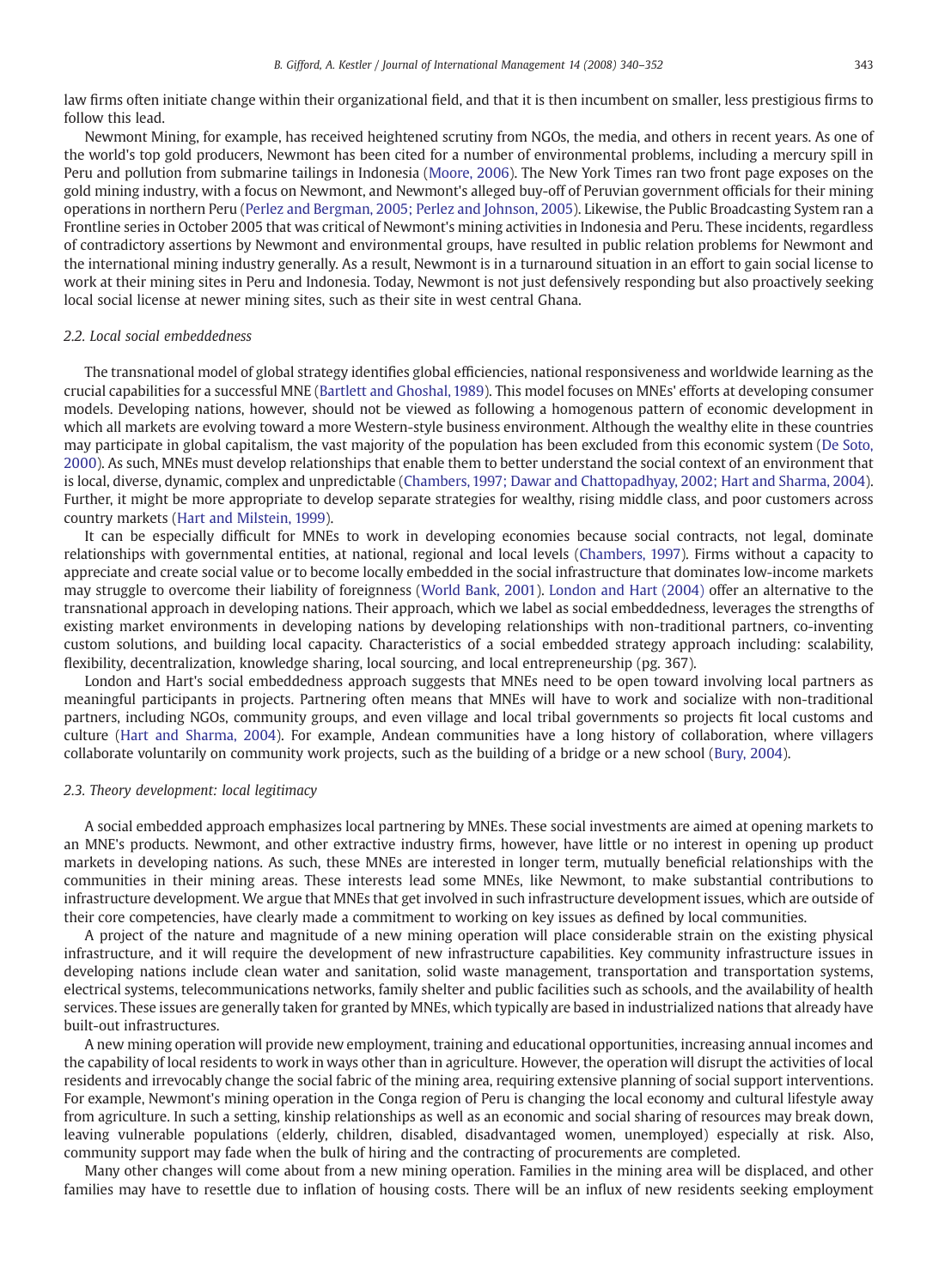opportunities from mining operations and the peripheral industries that will develop. This influx and other social changes often lead to increases in prostitution, drugs, teen pregnancy, drunkenness, and crime. As a result, there may be a need for additional security and a police presence. Change from subsistence livelihoods will require money for management training and small and medium enterprise development. Also, there will be unfulfilled expectations for individual and family lifestyle improvements from those who don't gain employment opportunities. This could lead to decreased emotional well-being and could lead to alcohol abuse and increased incidences of family violence.

The introduction of mining into an area will also challenge traditional authority structures. As such, it is necessary for an MNE to partner and work with traditional authority structures to help them retain authority and credibility in their communities. By including input from civil society, local community groups, and the public sector, firms are better able to understand the social and business environments ([Rondinelli and London, 2003\)](#page-12-0). This capability involves the ability to generate bottom-up development, and understand, leverage and build on the existing social infrastructure.

#### 2.3.1. Local legitimacy propositions

In an effort to gain local legitimacy in developing nations, MNEs will work with local communities to determine and develop key infrastructure needs. Components of such a local legitimacy approach include:

- 1. Co-invention and analysis of community needs and issues by MNEs and community partners,
- 2. Planning and investment in developments to enhance the social fabric of communities, and
- 3. Planning and investment in physical infrastructure needs such as water and sanitation systems, transportation, electricity and telecommunications networks, and education and health facilities.

#### 3. Methods

This paper is an attempt to build theory through a rich analysis of the Newmont Mining in Peru case study. As described, there is a dearth of theory available to account for MNEs' strategies in developing nations. This is because the development of global strategy theory is at a relatively early stage and because until recently MNEs have given little attention toward entering developing nation markets ([Prahalad and Hart, 2002](#page-12-0)).

We argue that a case study approach can prove beneficial toward developing testable research propositions. Likewise, Eisenhardt argues that a case study approach "is particularly well-suited to new research areas or research areas for which existing theory seems inadequate" (1989: 549). What is particularly important in this process is the need to craft theoretical concepts through the use of multiple data collection methods, including: qualitative and quantitative data, multiple investigators, and archival research. Using a variety of data collection processes can create synergy and ultimately lead to new theoretical concepts that emerge from the analysis process itself, rather than being specified a priori ([Eisenhardt, 1989](#page-12-0)).

As described below, multiple investigators have used a variety of data sources over a couple years of research to develop a consensus of health and other infrastructure needs in Newmont's mining area in Peru. During this process, it became clear to us that current theories of global business strategy did not adequately address the phenomenon that was being witnessed in this case. This situation led us to the development of the local legitimacy theory concept.

#### 3.1. Project background

Newmont commissioned the Center for Global Health at the University of Colorado Denver and Health Sciences Center (CU) to conduct a community health assessment in an area of projected mining, the Conga Area in the Cajamarca Region of northern Peru. There are 20 communities in the Conga Area, and the Cajamarca Region refers to the southern portion of the Department of Cajamarca in northern Peru. It is the area surrounding the city of Cajamarca. Mining already exists in the area, and the area has been identified by Newmont for significant expansion of mining operations. Much of the labor force would come from the local community. Thus, it is in the interest of Newmont for the community to be healthy and stable.

CU assembled a 6-member faculty team for the Conga mining area project. All of these team members have had prior work experience in Latin America and all speak Spanish. The composition of the team incorporated several areas of expertise, including: high-altitude medicine, neonatology, toxicology, healthcare management, tropical medicine, public health, community health and development, medical anthropology, family medicine, nursing, emergency medicine, pediatrics, women's health, and internal medicine. Before conducting its assessment, the team sought and obtained approval for the research from the Colorado Multiple Institutional Review Board. Also, it should also be noted that the first author of this paper was not on the Conga mining area health assessment team. The first author took the recommendations that were put forth by CU's Peru team and used them as data in this paper for an investigation of the local legitimacy concept.

#### 3.2. Guiding principles

The CU team adopted several guiding principles for this health assessment project, including:

- 1. Adopt a long-term development perspective,
- 2. Use and strengthen existing organizations,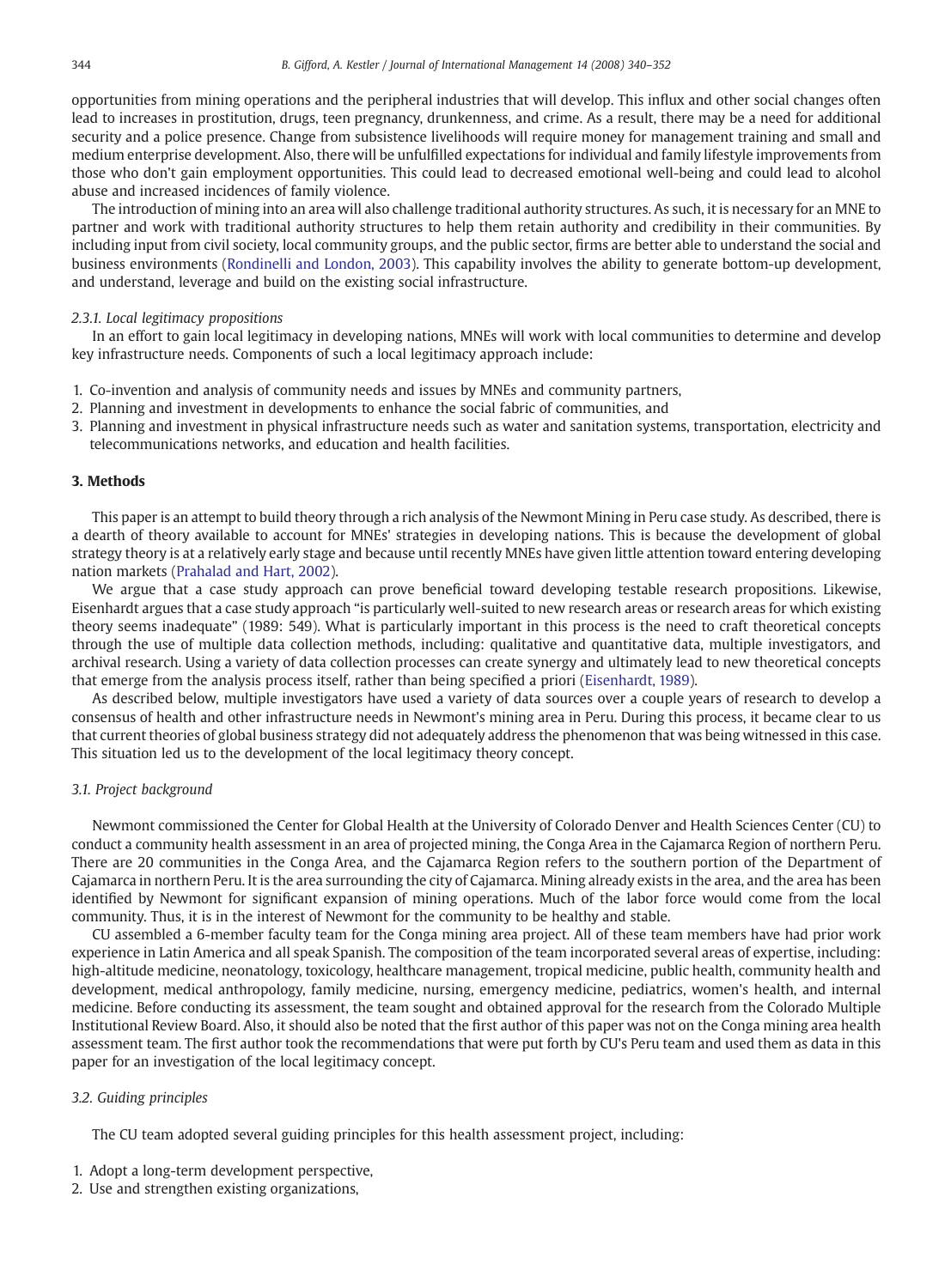- 3. Invite community participation and prioritization,
- 4. Build credibility locally, regionally, and nationally,
- 5. Engage in true public–private partnerships,
- 6. Respect and protect community social structures,
- 7. Seek collaborative financing with governments, NGOs, foundations and others.
- 8. Use a broad definition of health. A broad definition of health permits integration with social and environmental considerations. According to the World Health Organization, health is not merely the absence of disease, but a "state of complete physical, mental and social well-being" [\(World Health Organization, 1948](#page-12-0)). Those who work in public health also recognize that health is "a dynamic condition combining individuals, society, and an adaptation to the environment" ([Janzen, 2002](#page-12-0): 4) and thus is affected by political, economic, social, and environmental conditions and not solely by the presence or absence of health care personnel, facilities, and programs. Such factors as the quality and quantity of potable water, patterns of waste disposal, sources of income and food production, and habits of daily living must also be evaluated to adequately assess a community's health status.

#### 3.3. Rapid assessment process

Given time constraints, the team selected data collection methods based on the Rapid Assessment Process (RAP), described by James [Beebe \(2001\),](#page-11-0) for its applicability to a community health assessment and for its feasibility. The RAP, by definition, considers geographic, political and social environments, as well as health conditions. The utility of RAP is to "quickly develop a preliminary understanding of a situation from the insider's perspective (2001: xv)." RAP was developed by individuals designing and implementing international development programs who found that successful programs must be based on partnership between the outsiders who control resources and the insiders who will ultimately implement the program [\(Beebe, 2001](#page-11-0)). A key element of RAP is triangulation, or corroboration with documents, informants, and other sources, external to the direct assessment. This element requires pre-trip planning and data review, as well a continued commitment to finding additional sources of information while in the field.

#### 3.4. Document review methodology

In preparation for its field work, the CU team collected and reviewed documents from the following sources: 1) Internal Newmont documents 2) Colorado local press; 3) US national press; 4) Peruvian national and local press; 5) Websites of nongovernmental organizations (NGOs) active in environmental health in Peru; 6) Scientific literature searchable through MEDLINE; 7) MINSA, the Peruvian Ministry of Health, and local/regional health departments in the Conga Region; 8) Google web-searches relevant to Peru, mining, Newmont, and health. In addition, the CU team inquired about and requested pertinent documents (such as internal reports from NGOs and local health departments) during all of its field interviews, as described below.

#### 3.5. Interview methodology

"Experience has shown that health programs that fail to recognize and work with indigenous beliefs and practices also fail to reach their goals." ([Scrimshaw, 2001:](#page-12-0) 53). Accordingly, the CU assessments included both community insiders and outsiders to understand the cultural context in which areas of health interventions exist and have meaning. For example, interview sources included community members, healthcare providers and authorities, civil authorities, representatives of NGOs and community groups as well as government officials (e.g., the Ministry of Health), university faculty, and Newmont officials. Many of these interview sources were non-traditional. That is, they were not the typical partners with which an MNE, like Newmont, generally works.

The CU team spent two weeks in the field in June 2005, with site visits and interviews in all 20 communities targeted in the Conga Area, as well as site visits to 15 healthcare facilities in the Cajamarca Region, including two health posts in the immediate Conga Area and two larger referral hospitals. The RAP process was flexible in that the interview agenda was initially set, but also evolved over time in response to interview results.

Team members separated themselves to conduct interviews in Spanish of community members, healthcare providers and authorities, civil authorities, and representatives of non-governmental organizations and community groups. On all visits, team members were accompanied by Peruvian professionals with experience in healthcare or community development in the region. The visits to communities and healthcare facilities enabled direct observation of healthcare delivery, community activities, and the use and condition of available infrastructure. As part of the RAP process, the team and its Peruvian counterparts gathered every evening to share findings and engage in preliminary analysis and formation of research propositions, before forming a plan for the following day's activities.

Twenty-six interviews were conducted in the 20 communities within Conga Area in 2005. The majority of interviews were group interviews, involving several members of the team and several members of the community. In all cases, Peruvian team members were present to facilitate the discussion. To the extent possible, female team members interviewed women apart from the men to avoid any potential for social inhibition. However, these "on the side" encounters were not logged as separate interviews. In all cases, the CU team's semi-structured interview format queried respondents about the following issues related either directly or indirectly to health: common illnesses, perceived major community health issues, access to healthcare,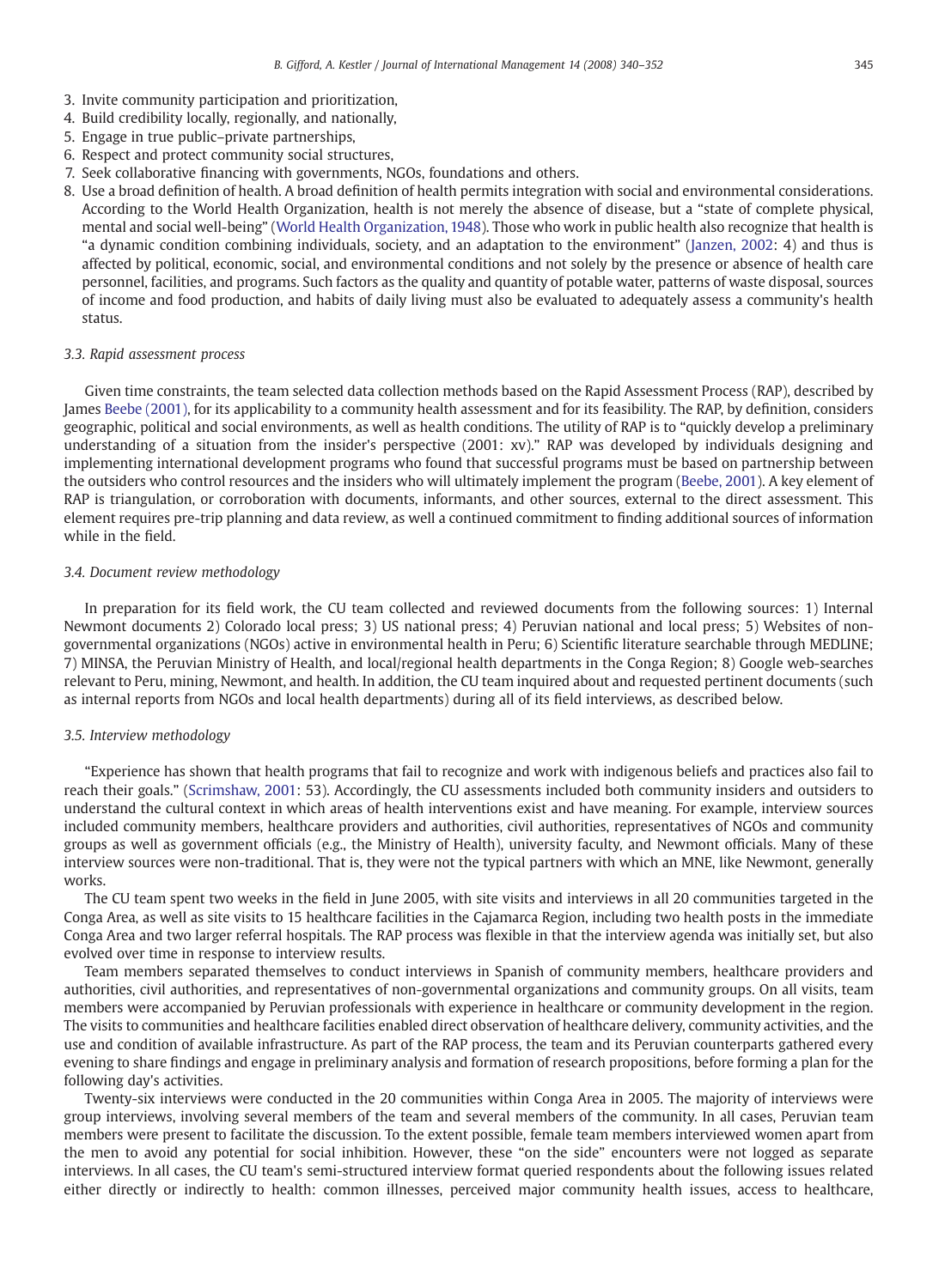healthcare seeking behaviors, emergency evacuation plans, means of livelihood and community economic status, food and water availability, access to clean water and sanitation, prevalent cooking and, heating methods, access to schools, availability of telecommunication and transportation, and availability of electricity. In addition, the team asked participants about the perceived impact of the proposed mining activities on their communities.

An additional 35 interviews were conducted outside of the Conga Area in 2005, and the Peruvian team members, once again, facilitated the discussion. Interviews were conducted in the Cajamarca Region and in Lima, the Peruvian capital. Respondents included Newmont officials, civil society leaders, religious leaders, healthcare providers, and government officials. These semi-structured interviews touched on similar topics as those explored in the community interviews in the zone of influence, with the distinction of an emphasis on the macro forces and policies affecting health and development in the Cajamarca region and the whole country. Further, the CU team members conducted numerous on site follow-up interviews of the 2005 interview sources in January and July of 2006.

#### 4. Analysis of archival data

#### 4.1. Geographical context

The Conga Area is located in the department of Cajamarca in northern Peru, and straddles two provinces (Cajamarca and Celendín). The city of Cajamarca, capital of both its department and its province, has a population surpassing 200,000. Newmont's existing Yanacocha mine is located outside of Cajamarca and part of the way toward the Conga Area. The Conga Area is located approximately 2 h travel by unimproved road northeast of the Yanacocha mine, approximately 4 h from Cajamarca, 2 h from the town of La Encañada (population around 2000) and 3 h from the town of Celendín (population around 15,000).

The Conga Area of projected mining and the surrounding communities lie in the first range of the Andes Mountains, at an altitude between 2500 and 3800 m. Most of the communities are separated by deep river gorges, and the few roads in the area are unpaved and unimproved, requiring a heavy duty vehicle such as a truck. Some communities are only accessible by foot. Although distances between communities are deceptively small on a map or by air, the condition and geographical contour of the roads require that travel be calculated in terms of hours rather than distance, with the average time between any two communities at least 1 h by road.

The environment consists of alpine plateaus and sub-alpine valleys, with very few trees and primarily open grasslands. Average annual temperature is 6 °C, with occasional frosts at higher elevations. The valleys of the Conga Area are farmed, while the higher elevations serve primarily as pastureland. The climate is wet, with an average annual precipitation of 134 cm/year, although during the dry season (June–August) many of the smaller springs dry up. There are several small lakes in the Conga Area, and because the area sits on the crest of surrounding valleys, it contributes to the headwaters of four separate rivers basins.

#### 4.2. Political context

A review of newspaper articles, Newmont documents, and website and other publications from environmental groups highlighted the oft tense relationship between Newmont's Peruvian subsidiary, Yanacocha, and the surrounding community. The communities around Yanacocha and NGOs have lodged a number of complaints, mostly centered on water issues, against the mine since its opening in 1992 ([Newmont, 2005; Perlez and Johnson, 2005;](#page-12-0) [www.gru](http://www.grufides.org)fides.org and [www.nodirtygold.org](http://www.nodirtygold.org)).

One incident in particular has gained local and international notoriety. In June 2000, a truck operated by a contractor and carrying waste mercury from the Yanacocha mine to a coastal port overturned in the village of Choropampa. Many locals collected the mercury, thinking it had medicinal properties or that it contained gold. Approximately 1200 people were exposed, and 200 were hospitalized. A documentary film released in 2002, "Choropampa, the Price of Gold," highlights the suffering of the locals and is highly critical of Newmont [\(Guarango, 2002](#page-12-0)). Many from Choropampa attribute ongoing health problems to the mercury spill. Accusations against the mine include: that the mercury was not properly contained; there was inadequate oversight of contractors; there was a failure to take responsibility; there was a slow response to the spill; and, that medical treatment was offered in exchange for release of liability. Whether or not all these claims are justified, the reality remains that residents of Choropampa have suffered, and that Newmont/Yanacocha's reputation and credibility in the region were significantly damaged.

The repercussions of Choropampa and of disputes over water contamination are alive and well ([Stratus Consulting Inc., 2003\)](#page-12-0). Environmental groups in the region continue to engage in grassroots organizing against planned mining activities. In September 2004, large demonstrations in Cajamarca led Newmont/Yanacocha to back down from planned mining activities at Cerro Quilish, near Cajamarca. In October 2004, the mayor of Celendín, the administrative seat of the province comprising the majority of the Conga Area, declared the area to be an ecological reserve not to be touched by mining activities. To this date, negotiations continue toward a socially and environmentally acceptable mining plan for the Conga Area. On several occasions between 2004 and 2007, demonstrations and blockades related to grievances about the environmental, social or health impacts of the mine have blocked the major road to the Yanacocha mine, preventing employees and supplies from reaching the mine, and gold from leaving. One can assume that such work stoppages stemming from lack of social legitimacy do indeed affect Newmont's bottom line.

#### 4.3. Healthcare context

The healthcare system in Peru, like many others in Latin America, is composed of a public sector and private sector. The public sector is served by the Ministry of Health (MINSA, see [www.minsa.gob.pe](http://www.minsa.gob.pe)) and the Social Security network (EsSalud). MINSA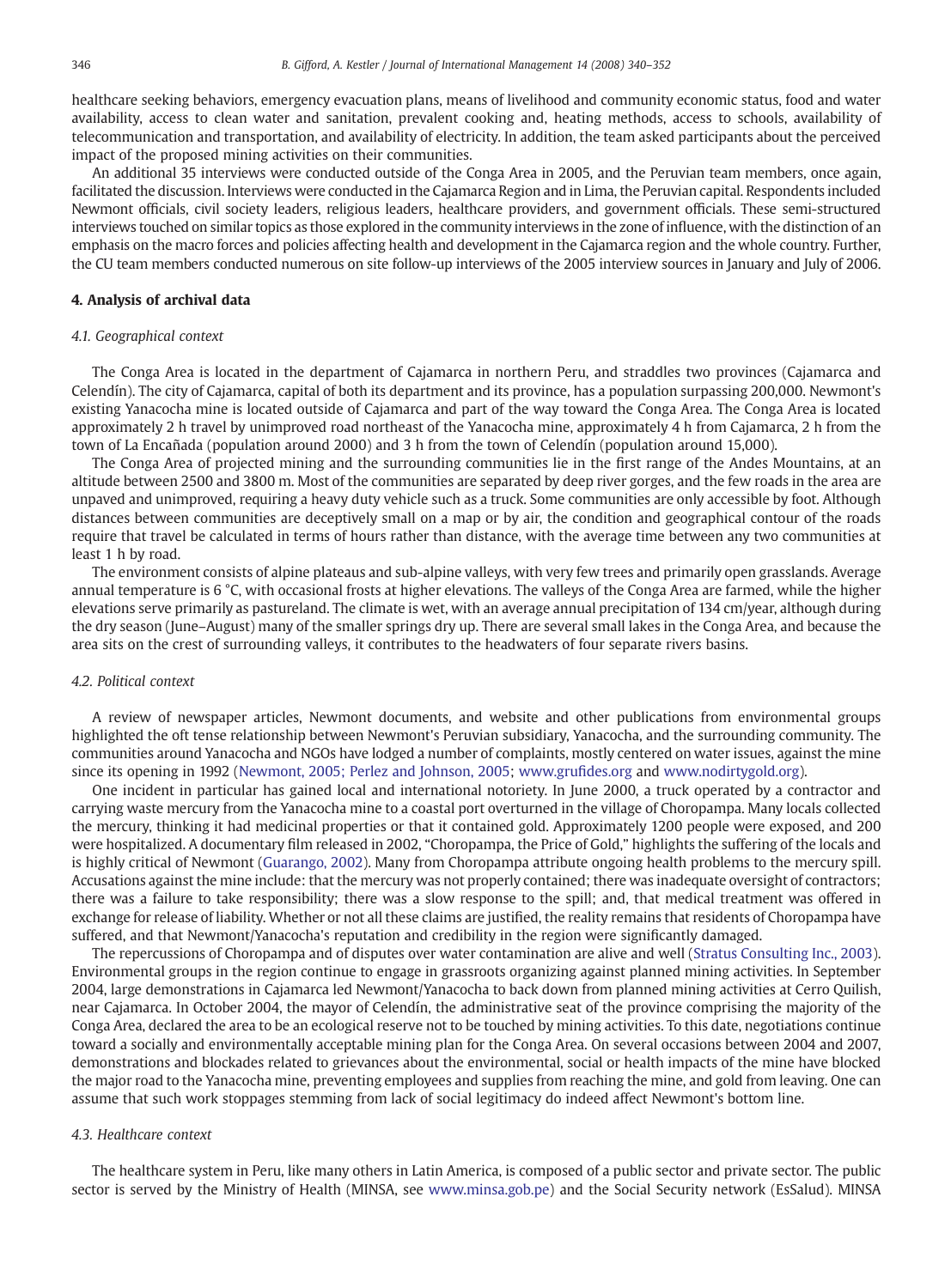operates 89% of healthcare facilities in Peru and provides the bulk of the care, especially outside of the major urban areas. EsSalud provides care to insured employees of government and of medium to large corporations, primarily in urban areas. Very few (1–2%) of the population in the Conga Area are covered by EsSalud; primarily only those employed by the Newmont mine. The military and police also run their own healthcare facilities, but they are not directly relevant to the Conga Area. The private sector in healthcare is composed of individual physicians, for-profit clinics and hospitals, and some non-profit institutions run by religious or other non-governmental organizations, and tends to be concentrated in the larger urban areas.

In rural areas such as the Conga Area, MINSA health posts and hospitals provide virtually all the care to the local population. Area residents may live several hours' walk from the nearest healthcare facility, and may not be able to afford basic services, even at subsidized prices. MINSA facilities often suffer from lack of staff and equipment. In remote locations, a single nurse or midwife may perform the duties of a physician, midwife, and public health nurse. "Seguro Integral de Salud" (SIS), or "Integrated Health Insurance," is a national MINSA program legislated in 1997 that provides care to poor children up to age 18 and poor pregnant women. Those who qualify for SIS receive free care at MINSA facilities, including free medication. MINSA then reimburses healthcare facilities for care to SIS recipients on a per encounter basis, with set fees for a nurse well-child visit, a normal birth, a caesarian section, etc.

#### 4.4. Social context: health, education, and demographics

The 20 communities in the Conga Area have a population of around 6000 and fall under three districts: Sorochuco, Huasmin, and La Encañada. The Cajamarca DISA is a large healthcare administrative area within MINSA that includes the city of Cajamarca and the three districts. Summary statistics are presented in Table 1. It is noteworthy that illiteracy rates in women surpass 50% in the three districts, and that 20–25% of school age children (age 6–12) do not attend school. Infant mortality rates are similar to those in the rest of Peru, but the maternal mortality rate remains above the national average (164/100,000 according to [www.](http://www.minsa.gob.pe) [minsa.gob.pe.](http://www.minsa.gob.pe)) For comparison, the national maternal mortality rate is 12 per 100,000 live births in Peru.

#### 5. Analysis of interview data

#### 5.1. Key stakeholders

As described in Proposition 1, the RAP process has been inclusive, incorporating the perspectives and capabilities of local groups and individuals as well as in-nation professionals from the Ministry of Health and universities. Community interviews and meetings with officials identified the key stakeholders in health. These include the Ministry of Health (MINSA) and its local officials since it is their mandate to look after the health of the whole region. Ideally, the regional MINSA authorities would help to coordinate all health-related initiatives in the area, since it has the incentive to avoid duplication of services and expand service access to the greatest possible number. MINSA suffers through the political cycle because its regional leaders are political appointees. These leaders may be further hamstrung by a mandate to meet coverage targets for various national health programs or initiatives.

#### Table 1

Health and socio-economic indicators —Conga area

| Indicator                          | DISA Cajamarca | La Encañada                 | Sorochuco | Huasmin  |
|------------------------------------|----------------|-----------------------------|-----------|----------|
| Demographic indicators             |                |                             |           |          |
| Population                         | 636,393        | 26,386                      | 11,161    | 15,042   |
| Population under 15                | 246,551        | 10,220                      | 4324      | 5833     |
| Population $>65$                   | 27,822         | 1157                        | 492       | 654      |
| Rural population %                 | 70.7           | 96.4                        | 93.4      | 98.6     |
| Illiterate population %            | 27.2           | 43.1                        | 36.6      | 44.1     |
| Without potable water %            | 30.2           | 41.7                        | 16.7      | $\Omega$ |
| Without sewage %                   | 75.7           | 10.4                        | 99.7      | 93.4     |
| Without electricity %              | 78.6           | 61.5                        | 97.4      | 86.8     |
| Below poverty line %               | 51             | 31.8                        | 62.0      | 49.3     |
| <b>Health indicators</b>           |                |                             |           |          |
| Inpatient beds per 1000 population | 1.1            | 0.7                         | 0.4       | 0.4      |
| Doctors per 10,000 population      | 2.5            | 1.1                         | 1.8       | 0.7      |
| Women of reproductive age          | 161,601        | 6690                        | 2841      | 3732     |
| Estimated pregnant women           | 21,931         | 905                         | 401       | 512      |
| Birth rate per 1000 population     | 27.6           | 27.5                        | 28.8      | 27.3     |
| % institutional births             | 45.3           | 18.0                        | 32.7      | 19.5     |
| Maternal mortality (per 100,000)   | 214            | 317 (all Celendín Province) |           |          |
| Perinatal mortality (per 1000)     | 30.2           | 38 (all Celendín Province)  |           |          |
| Infant mortality (per 1000)        | 30.0           | 39 (all Celendín Province)  |           |          |
| MMR vaccine coverage %             | 89.3           | 95.2                        | 75.3      | 100      |
| DPT vaccine coverage %             | 89.0           | 81.9                        | 75.7      | 98.8     |

Direccion Regional de Salud (DISA) executive summary.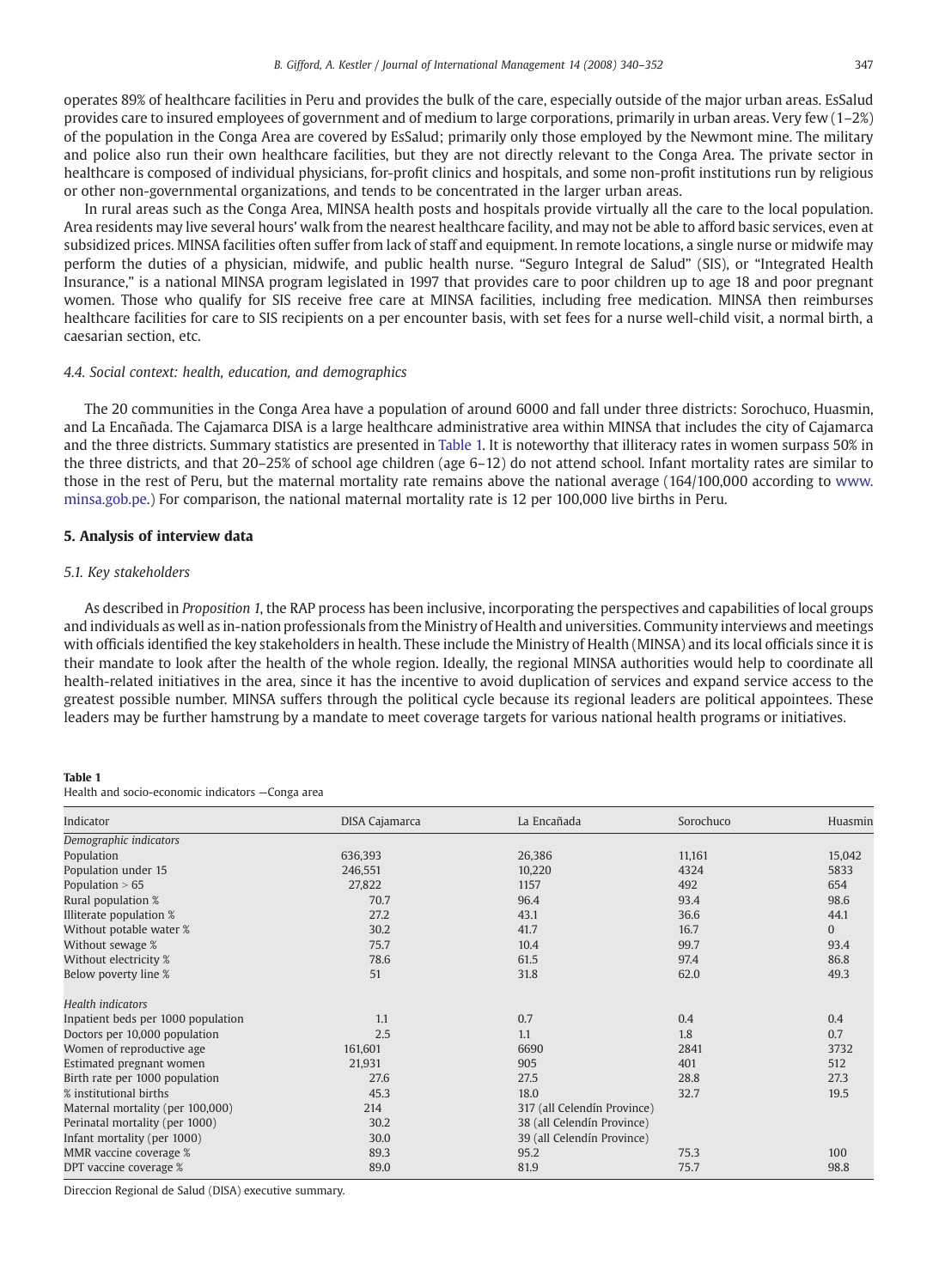Civil authorities, including mayors and local officials, are another key stakeholder. They have a broader and more general community development perspective than health officials, including such key priorities as water, education, electricity and roads. Through a decentralization policy in MINSA, some municipal governments have taken over the administration of health posts and exercise considerable fiscal autonomy, although they must still adhere to national health programs and guidelines. Some municipalities, such as La Encañada, have been quite aggressive in pursuing health infrastructure development, at times with a remarkable lack of coordination with MINSA.

Another key stakeholder is Newmont/Yanacocha. The company has already been involved in many health and development related projects in the region, though often without a long-term strategic vision. ALAC, the Newmont/Yanacocha corporate foundation in Cajamarca, supported primarily small business development projects, but had formed a task force to investigate health-related issues. Three years in operation, it appeared ALAC was beginning to take on its own identity, although its administration and financing were almost completely reliant on Yanacocha. ALAC was not active in the Conga Area.

Other key stakeholders included NGOs, the Universidad Nacional de Cajamarca, and the communities. CARE is the most active NGO in the greater Conga area, with projects in nutrition and water supply, among others. CARE is widely viewed as a trustworthy and dependable organization in the Conga area. The state university in Cajamarca has a medical and nursing school, as well as an environmental engineering department. Many of the university's faculty have considerable experience in community health, but do not always feel their input is welcome at MINSA. The communities have a number of formal and informal leaders, at times "lieutenant governors" tied to the district authorities, at times respected members of the communities, such as teachers or the heads of community organizations. Depending on the community, influential organizations included Juntas de Agua Potable (potable water councils) and "rondas campesinas," a sort of self-defense group for the protection of land and property.

#### 5.2. Health infrastructure

Two first-level health posts were situated within the Conga Area, both staffed solely by a nurse and a nurse's aide. The physical plant of most health posts visited was adequate: a few basic exam tables, a stock of essential medicines, and a refrigerator (gaspowered) for vaccines. Other health posts visited in slightly larger communities typically benefited from the presence of a physician and nurse-midwife. The mountainous topography of the area, however, limited access to the clinics and made outreach by clinic staff more difficult. Some of the outlying communities were located 3–4 h walk from the nearest health post. Vehicular transport over the dirt roads was rare to non-existent. In a few instances, health posts were able to expand their outreach through health promoters, that is community health workers with basic training who live and work in their communities. To compound the problems of remoteness, most health posts did not have an adequate communication system. Two-way radios, if available, often did not work. Satellite phones were solar powered, functioned only during the daytime, and were typically located in the home of a community leader, not in the clinic. Not surprisingly, medical communications in times of an emergency were difficult to impossible.

The hospitals were located in Celendín and Cajamarca. Celendín Hospital, technically the referral hospital for most of the Conga area, was 4–6 h travel from most of the communities. Due to shortage of personnel and equipment, it lacked the capacity to resolve many common problems. A donated X-ray machine had never been installed. It was rare that both a surgeon and the necessary supplies were available to conduct a basic operation such as Caesarian section or an appendectomy. At Cajamarca Hospital, the regional referral center for a population of over 600,000, specialty services such as surgery and obstetrics were available. At the time of the visit, only one X-ray machine and one ultrasound machine were functioning. Special cases needing a neurosurgeon or other sub-specialist needed to be referred to Lima.

### 5.3. Healthcare workforce

Many local providers work long hours to serve their communities. Due to staff shortages, communication difficulties, and remoteness of health posts, health providers must often close a health facility for travel to Cajamarca or Celendín on either personal or official business. Successful providers tend to originate from the community or have remained long enough to develop deep connections to the community. Recent graduates from training are more likely to feel isolated and overwhelmed. Virtually no ongoing support exists from the regional health administration in terms of continuing medical education. Health promoters, trained either through the ministry of health or through NGOs, face similar challenges. Only one NGO organized continuing education for its former trainees.

#### 5.4. Community health issues

Newmont and key community stakeholders have been involved in the analysis and invention of possible interventions for key local infrastructure issues. For example, interviews with local health professionals and with community members confirmed the occurrence of the frequent problems reported by MINSA. Upper respiratory infections led the list, followed by malnutrition in children, gastrointestinal parasites and diarrheal diseases, and skin infections such as scabies and impetigo. The team also noticed recurrent complaints of cough, headaches, and difficulty concentrating. These complaints may stem from chronic exposure to soot and carbon monoxide: Most homes in high-altitude regions of Peru have little in the way of ventilation or windows, and families use open fires for cooking and for heating.

Time and again, interviews revealed water to be the central issue in every community. First, locals cited the concern for pollution from any possible mining activities, and the resultant damage to their own health or to that of their livestock. Second,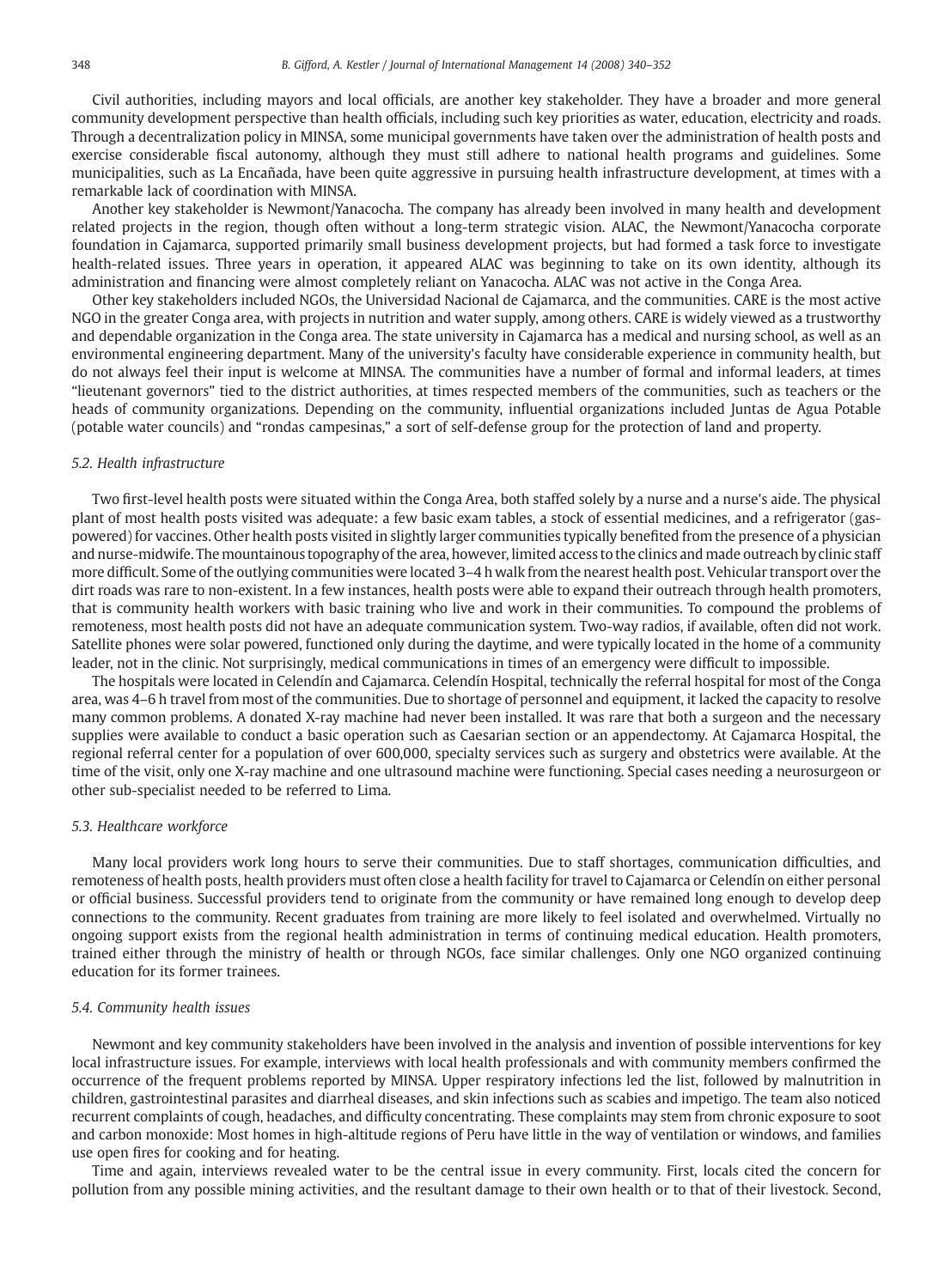locals feared that the quantity of water would decline as a result of water use by the mine. Communities already face significant water shortages during the annual dry season.

From a community perspective, latrines were not a top-priority. Blue-green latrines installed with government help over a decade ago dotted the countryside. Most overflowed during the wet season. Few latrines were built with local materials or were adequately maintained. Not surprisingly, many community members opted for their fields over the latrines.

Most families in the Conga Area earned a livelihood in subsistence agriculture and dairy. Most milk was sold to market, and little remained for domestic consumption. If some milk was kept at home, it typically went to the most productive member of the household, the man, rather than to the young children at risk of protein malnutrition.

The milk trucks collecting milk from dairy families were the only source of regular transportation in the Conga Area. Certainly, no motorized transportation was available for emergencies. Some communities had organized emergency evacuation committees that would physically carry ill community members to the nearest road or health facility.

Radio communication was one-way only: Since many community members had am/fm receivers, the local radio station became a source of announcements and convocations for meetings. This media appeared to be underutilized for health-related messages.

Education suffered from high-absenteeism of students, and at times from that of teachers: Those teachers commuting weekly from the town or the city tended to arrive on Monday afternoon and leave Friday morning, thus impinging on the 5-day school week.

Most communities lacked trust in the healthcare system for anything more than basic preventive care. It was cited that healthcare providers were often absent from the health posts. Mothers willingly brought their children in for vaccinations, however. Most were willing to visit the health post occasionally for prenatal care, though the vast majority of women delivered at home with a family member or a lay midwife. Many community members and local healthcare providers did not believe the hospital in Celendín could be counted on in a time of need. Thus many referrals bypassed Celendín directly for Cajamarca. The prospect of a mine was viewed with a mixture of hope, skepticism, and fear: Hope for cash income and employment, skepticism of the mine's good intentions, and fear of deterioration of their environment. The mine's community relations staff were also viewed with mixed emotions, and often accused of favoritism toward community members in positions of power, or who happened to be pro-mining.

#### 6. Analysis of Newmont's responses

Newmont has responded to negative publicity and has begun to manage its affairs in an attempt to generate local legitimacy and support for its activities. As described on their corporate website (<http://www.newmont.com/en/social/index.asp>), Newmont has a history of being active with community development projects at its mining sites. However, earlier projects by Newmont were typically chosen by Newmont and included solutions like providing money for the construction of a new hospital in La Encanada, Peru. Such decisions did not include significant input from the local community or an independent team of investigators, such as the CU project team.

#### 6.1. Local legitimacy

What is different today is that Newmont has become much more involved and committed to developing legitimacy through sustainable community development on the terms of the communities in the Conga mining area. This new approach goes well beyond philanthropy, and we argue, it adds a substance and a longer-term perspective to London and Hart's social embedded approach.

We have borrowed some aspects of the social embedded approach and added others to come up with three components to our local legitimacy approach. These components include: 1) the co-invention and analysis of key community needs by an MNE and community stakeholders, 2) the development of infrastructure interventions to enhance communities' social fabric (e.g., education, training, domestic violence programs), and 3) the development of physical infrastructure needs such as housing, roads, health facilities, communication network, and the like. [Table 2](#page-10-0) refers to these three components briefly as: co-invent and analyze, community social fabric, and physical infrastructure intervention.

The recommendations of the CU project team to Newmont are summarized in [Table 2.](#page-10-0) As indicated, Newmont's investment in the mining communities of Peru will not be superficial, quick fixes. For example, Newmont's history in other mining areas, such as Batu Hijau, Indonesia, show that the corporation has been willing to invest in long-term infrastructure development. Newmont has final authority on which infrastructure development projects it chooses to do in Peru. They have expressed agreement with the recommendations of the CU team, but the implementation of the recommendations will depend to a large degree on the economy, attitudes of future managers at Newmont, and other factors that may change over time.

Note that the infrastructure developments recommended by the CU project team cover a whole spectrum of needs. This is because it was evident from the outset of the project that the concept of health could not be limited to medical problems and healthcare services. Alternatively, the project team widened the scope of the project to consider other key infrastructure components which had implications for community health care. This approach is consistent with previous sustainability projects in developing nations. For example, the government-based PROGRESA program for poor communities in Mexico has been cited as successful integration of health, social, and educational policy. This program addressed the supply side of the equation (clinics, school, teachers), but also focused on the demand side, giving families incentives to seek healthcare and send their children to school [\(Levine, 2004\)](#page-12-0).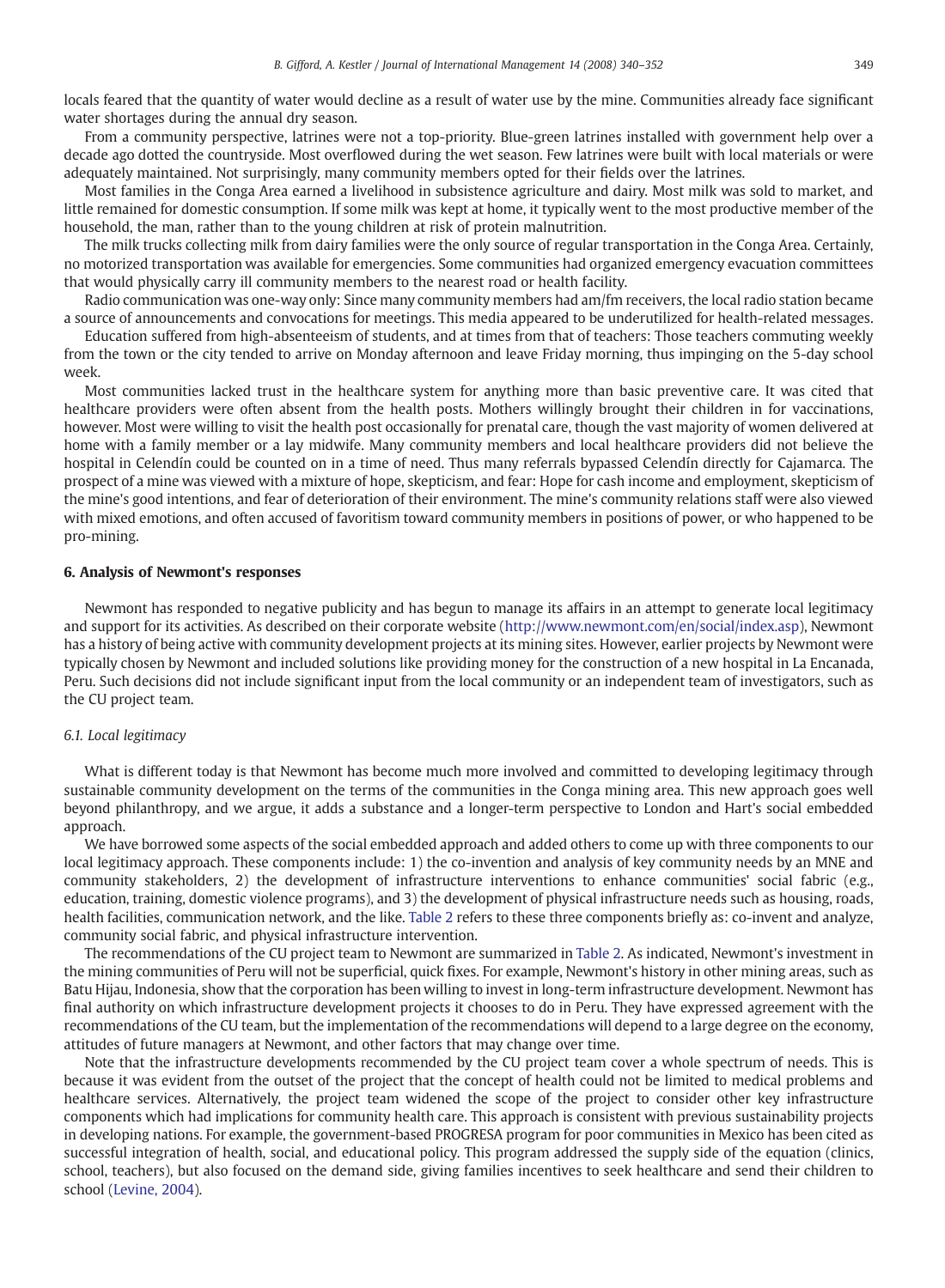#### <span id="page-10-0"></span>Table 2

Recommendations and corresponding type of legitimacy for the Conga mining project site

1. Establish a coordinating body, such as a foundation, to design and implement a comprehensive strategy of social investment in health and development for the Conga Area. The Foundation needs to unite major stakeholders and have financial and administrative autonomy from Newmont.

Legitimacy type: co-invent and analyze

2. Commission a household health study to establish a reliable health baseline in the target communities, and repeat this survey every 2–4 years. Legitimacy type: co-invent and analyze

3. Assist communities in attaining a safe and sufficient water supply and effective sanitary facilities. This will require an engineering survey of the target communities to determine the specific needs and available water resources of each community.

Legitimacy type: physical infrastructure intervention

4. Assist health centers and communities to develop a sustainable communication infrastructure that improves healthcare. In the case of the Conga area, there is a need to install cell phone towers adjacent to current Newmont installations so health providers' effectiveness can be enhanced through timely consultations and referrals.

Legitimacy types: physical infrastructure intervention and community social fabric

5. Improve community access to healthcare. Access can be improved by expanding outreach into the region and by facilitating transport outside the region. Local programs training health promoters should be reinforced, so that all communities benefit from at least one trained promoter from their own community. Legitimacy type: community social fabric

6. Help communities train and retain local healthcare personnel. A program to provide continuing medical education for nurses, physicians and technicians and to provide replacement coverage during absences would have a positive impact on job satisfaction and retention.

Legitimacy type: community social fabric

7. Support education and health education in communities through programming and school construction. Beyond its economic and social benefits, female literacy has been directly linked to decreased infant mortality.

Legitimacy types: community social fabric and physical infrastructure intervention

8. Support and link nutrition and economic development projects. Many successful NGO projects have connected nutrition and household wealth generation. The raising of chicken or guinea pigs, for example, generates income and provides nutrition for protein-deficient children.

Legitimacy type: community social fabric and physical infrastructure intervention

9. Improve healthcare facilities and equipment, especially the referral hospitals (Celendín and Cajamarca)

Legitimacy type: physical infrastructure intervention

10. Support applied research into the unresolved health problems of the area. Through the input of the community and public health experts, many projects can be designed that link an intervention to a measurable effect on health. Such research fosters the formation of partnerships with reputable academic institutions. Legitimacy type: co-invent and analyze

Given the recommendations of the CU project team, the authors have subsequently developed the local legitimacy model and its components. As shown in Table 2, these components are applied to the recommendations to see if there is a strong fit between the model and the recommendations. As shown, all the components of the local legitimacy model fit multiple times with the recommendations, providing initial support for all the propositions of the local legitimacy model. To recall, these propositions include: 1) co-invention and analysis of community needs and issues, 2) planning and investment in developments to enhance the social fabric of communities, and 3) planning and investment in physical infrastructure needs.

#### 7. Discussion

[Peng \(2001\)](#page-12-0) argues that developing nation economies, which represent almost four billion of the six billion people in the world, will become the new battleground for international business competition as MNEs look for new opportunities away from increasingly saturated markets in developed nations. Although the number of MNEs that are exploring economic opportunities in developing nations continues to grow, strategies in these economies are not well defined nor empirically tested at this time. Generally, international business researchers have assumed that the transnational model of global strategy [\(Bartlett and Ghoshal,](#page-11-0) [1989\)](#page-11-0) would be as applicable in the developing world as it is in industrialized nations. The transnational model identifies global efficiencies, national responsiveness and worldwide learning as necessary capabilities for MNEs. However, researchers investigating MNEs' strategies in developing nations have found that these transnational strategies are generally not successful. Worse, the top-down strategies from the transnational model may be a recipe for failure for a venturesome organization. Alternatively, a social embeddedness strategy model for MNEs in developing nations has been introduced ([London and Hart, 2004\)](#page-12-0). Social embeddedness involves the ability to create a web of trusted partnerships with a diversity of organizations and institutions, generate bottom-up development and understand, and leverage and build on the existing social infrastructure.

The case of Newmont mining in the Conga mining region of Peru provides further empirical support for the social embeddedness model of strategy in developing nations. What the Newmont case adds to the social embeddedness model is the extent to which MNEs are reaching out to gain long-term legitimacy in the local communities in which they are working. For example, the communities around Newmont mines in the developing world are for the most part poor and vulnerable, and some have suffered either directly or indirectly as a result of mining activities. When community relations deteriorate, Newmont's prospects of obtaining social license to operate decline. Discontent over mining activities then spreads globally through the web and other media outlets, and any adverse impact or externality of mining, perceived or real, affects Newmont's ability to conduct business around the world. As described, Newmont's efforts to provide health-related sustainable benefit are beyond the corporation's core mining competence. Also, Newmont's effort goes beyond corporate benevolence, charity or philanthropy.

Overall, we argue that the case of Newmont in Peru is an example of a changing equation where mutual benefit will be a new goal and standard for MNEs in developing nations ([United Nations Social and Economic Council, 2003\)](#page-12-0). The four billion people that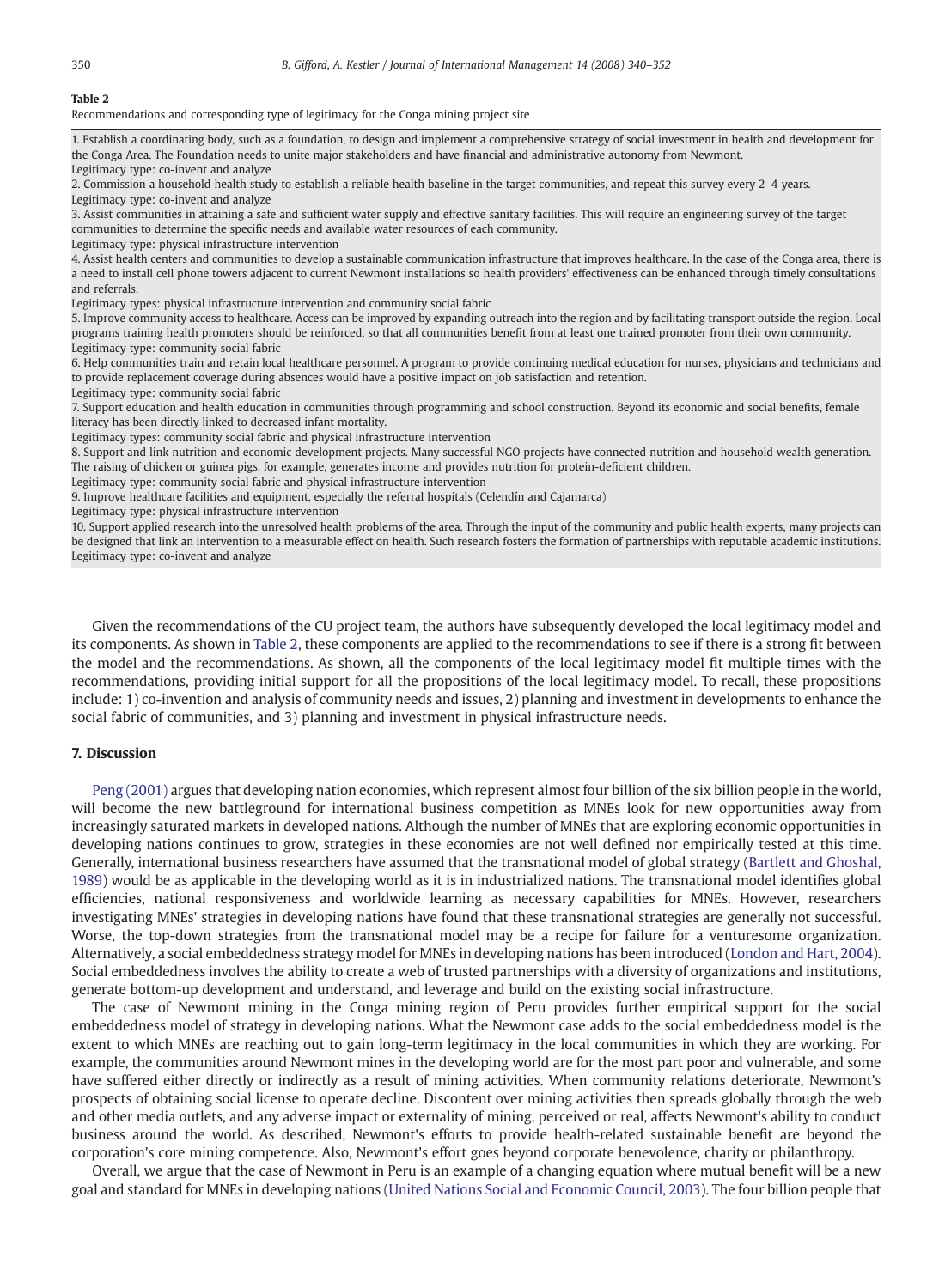<span id="page-11-0"></span>live on less than \$2 a day should not just be seen as an 'opportunity' for globalizing capitalists, but as a mass of humanity in dire need of basic infrastructure development. To even the effects of capitalism between global markets and developing nations, MNEs will have to start developing legitimacy by providing sustainable benefit to local communities. These strategies are not simply charitable acts; they also pave the way for MNEs to be welcomed by developing nations for the longer term and promote the local community's ability to support the efforts of the MNE.

#### 7.1. Future research

This case study introduces the theoretical concept of local legitimacy. As presented, this concept consists of three components relative to the Newmont sustainable development case in Peru: co-invention and analysis, development of community social fabric, and development of physical infrastructure. Future international business research should consider the differing ways corporations can and do socially embed themselves in developing nations and seek local legitimacy. London and Hart's pathbreaking work and this case study on Newmont have illustrated several examples of this, but there are many other examples to consider.

Future research should also explore the conditions under which MNEs need to develop strategies of local legitimacy in developing nations. Some possible research questions include: 1) Are MNEs that have received negative publicity for previous local environmental and other problems more likely to initiate local legitimacy strategies? 2) Are MNEs, which are in industries that receive less scrutiny from NGOS/Media, less inclined to develop local legitimacy strategies? 3) Are MNEs with higher profit margins more likely to develop local legitimacy strategies? 4) When possible, do MNEs seek locations in the developing world which have lower expectations for local legitimacy strategies? And, 5) Do MNEs which plan to stay in a particular location for a greater number of years more likely to initiate local legitimacy strategies? Another research question to consider is what is the 'tipping point' for which MNEs must bring local legitimacy into their strategic mix. And, is this tipping point moving? That is, are NGOs and mass media clearly moving the tipping point toward greater corporate social responsibility for MNEs in the developing world as well as the developed world?

These suggested research questions concern the international business side of things, however, there is much to consider on the organization theory side too. For example, our research places empirical considerations into a neo-institutional organization theory framework. Are there other theoretical frameworks that might provide more explanatory power than institutional theory? Also, the institutional approach taken in this paper isn't typical. Most institutional approaches focus on values and social structure and how organizations try to match or mimic them [\(Scott, 1995\)](#page-12-0). However, this case study is more than another description of organization mimicry of a social structure. This case is also about agency and how an organization's actions can change the institutional environment ([DiMaggio, 1988\)](#page-12-0). For example, in this case study, Newmont is arguably proactive in trying to change the institutional environment for all gold mining and other extractive resource corporations. Could smaller firms, or firms with less visibility than Newmont, be successful at changing their institutional environment too? Or, more generally, under what conditions does agency have an impact in the institutional arrangement of organizations.

#### 7.2. Limitations

There are limitations to the conclusions that can be drawn from this exploratory study.

First, our research is only done in the Conga mining area of Peru. Despite the intensive health assessment effort by the interdisciplinary team of CU researchers, it would be helpful to have a comparison case or two of other MNE mining firms to corroborate the results of this study. Second, this study is not complete, but will continue to unfold in coming years. The recommendations provided by the CU project team have been sent on to Newmont all provide for substantial infrastructure development. Newmont has accepted these recommendations and appears ready to implement many, if not most, all of the recommended interventions, but the process of doing such is still in a very early stage precluding any attempt to measure the effectiveness of these interventions.

Note that a separate project is being conducted by another CU team in Newmont's two mining regions in Ghana and a third study may be started at Newmont's mine in Indonesia. The Ghana assessment is being completed by a different team of health professionals and researchers, including the first author of this paper. The communities in the Newmont mining areas in Ghana, like the Conga mining area, are very poor, but the social and geographic circumstances are different than in Peru. Despite these differences, most of the issues that have been confronted in Ghana are quite similar to what has been found in the Conga mining area of Peru. More importantly, the institutional-based theory results of this paper are very consistent with what has been happening at Newmont's mining locations in Ghana. In sum, Newmont is working hard to establish local legitimacy at the mining sites in an effort to develop social license for up to fifteen years of mining.

#### References

Bansal, P., 2005. Evolving sustainability: a longitudinal study of corporate sustainable development. Strategic Management Journal 26 (3), 197–218. Barney, J.B., 1991. Firm resources and sustained competitive advantage. Journal of Management 17, 99–120.

Bartlett, C.A., Ghoshal, S., 1989. Managing Across Borders: The Transnational Solution. Harvard Business School Press, Boston, MA.

Beebe, J., 2001. Rapid Assessment Process: An Introduction. Altamira Press, Walnut Creek, CA.

Blomstrom, M., Kokko, A., 2003. The economics of foreign direct investment incentives. National Bureau for Economic Research, Cambridge, MA. (working paper 9489).